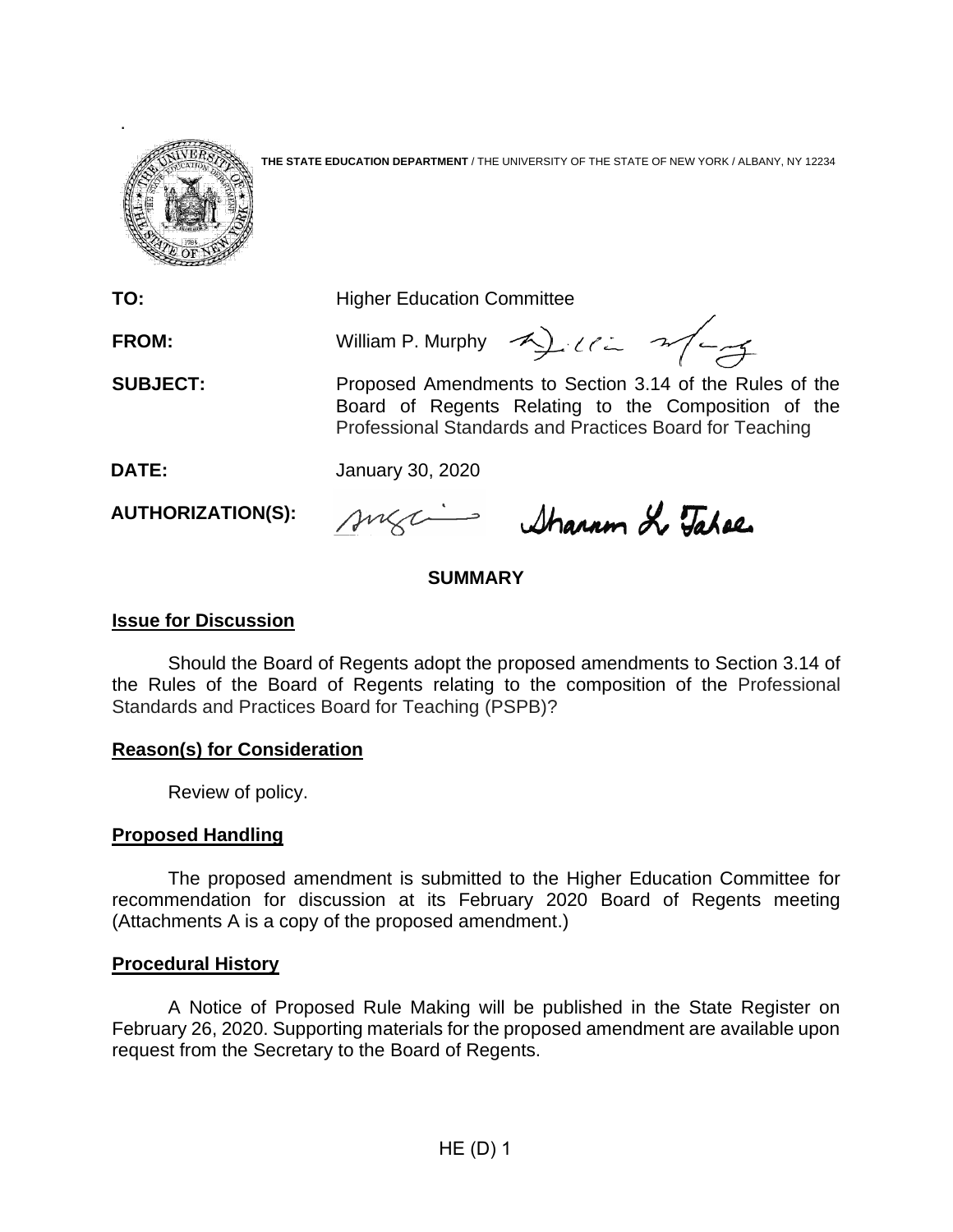# **Background Information**

The New York State PSPB serves in a consultative and advisory capacity to the Regents and the Commissioner on matters pertaining to teacher education, certification, and practice. According to Section 3.14 of the Rules of the Board of Regents, the PSPB is comprised of 28 members where:

- 21 members are certified teachers, school building leaders, or district administrators serving schools in New York State or faculty engaged in preparing teachers, presidents, or chief academic officers of New York State institutions of higher education that prepare teachers;
- six members are public representatives; and
- one member is a teacher candidate in a registered teacher preparation program.

Of the 21 members practicing in New York State, at least 11 are certified teachers and at least seven are representatives of higher education institutions that prepare teachers, including at least one president or chief academic officer. In addition, at least 14 of the 21 members (half of the 28-member Board) must have had full-time experience as certified teachers in elementary, middle, or secondary schools.

The PSPB Bylaws outline the composition of the Board as well as the composition of the subcommittees (Attachment B is a copy of the current Bylaws). For example, the Professional Practices subcommittee votes on moral character cases pursuant to Part 83 of the Commissioner's Regulations and is comprised of seven teachers, two administrators, two public representatives, and one member of an institution of higher education that prepares teachers. However, the Rules of the Board of Regents does not specify that there is a minimum number of administrators on the PSPB. A minimum of two administrators are needed at PSPB meetings where voting on moral character cases is taking place.

#### **Related Regents Items**

# February 2018: [New York State Professional Standards and Practices Board for Teaching](https://www.regents.nysed.gov/common/regents/files/218brca3.pdf)  [Annual Report](https://www.regents.nysed.gov/common/regents/files/218brca3.pdf)

(https://www.regents.nysed.gov/common/regents/files/218brca3.pdf)

#### **Proposed Amendment**

The Department is proposing that the PSPB have at least four members who are practicing, certified school building or district administrators in schools or districts. By requiring at least four administrators on the Board, the Professional Practices subcommittee is likely to have the two administrators needed at any given meeting to hear moral character cases.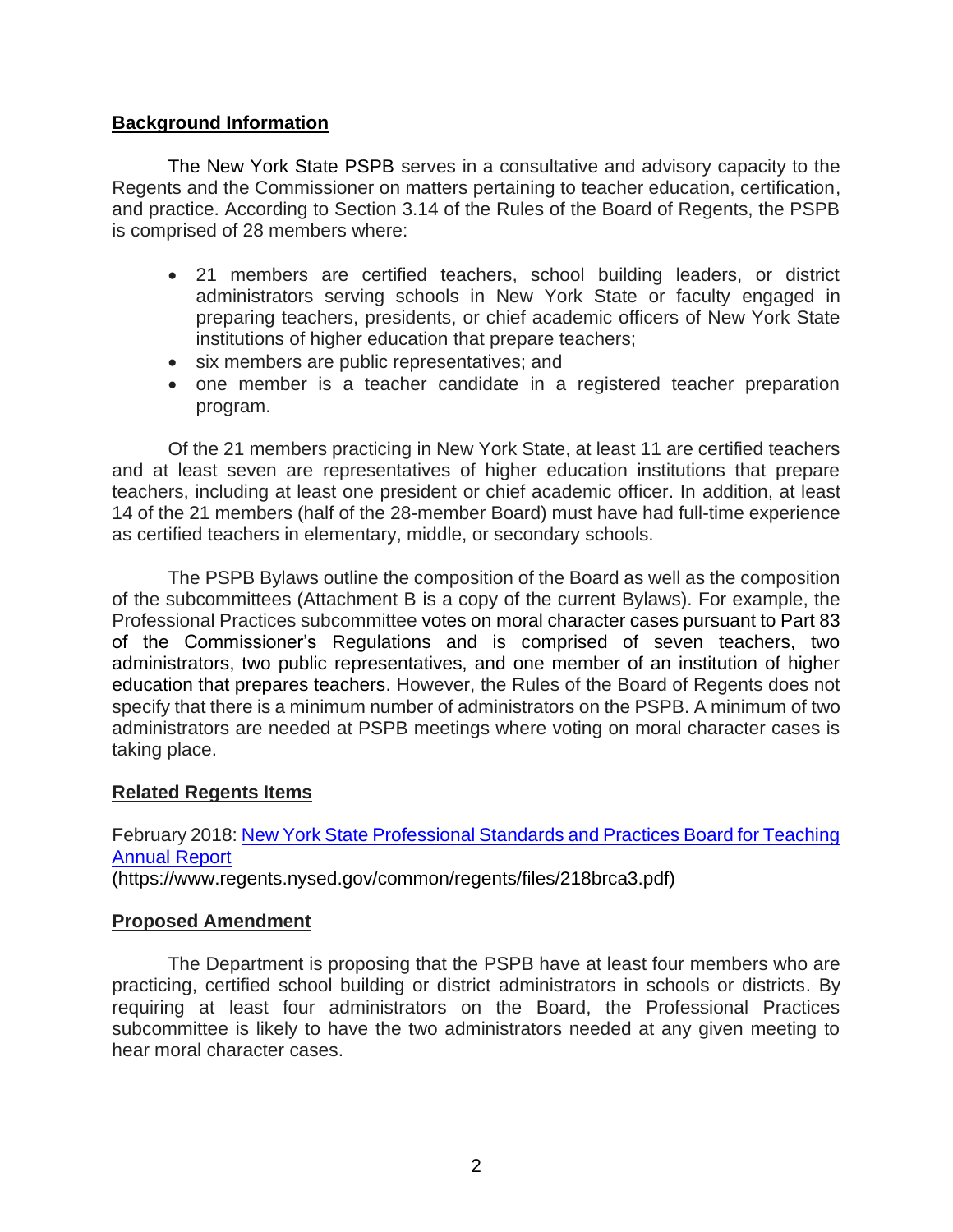To accommodate four administrators on the PSPB, the required number of members practicing in New York State on the Board would need to increase from 21 to 23. This group of 23 members would continue to reflect the current requirement of at least 11 certified teachers and at least seven representatives of higher education institutions that prepare teachers but would now also include at least four administrators.

Increasing the number of members practicing in New York State from 21 to 23 would require increasing the total number of Board members from 28 to 30. The Department is additionally proposing to require at least 15, instead of 14, of the 23 members (half of a 30-member Board) to have had full-time experience as certified teachers in elementary, middle, or secondary schools.

#### **Recommendation**

Not applicable.

#### **Timetable for Implementation**

Following the 60-day public comment period required under the State Administrative Procedure Act, it is anticipated that the proposed amendment will be presented to the Board of Regents for adoption at its June 2020 meeting. If adopted at the June 2020 meeting, the proposed amendment will become effective on June 24, 2020.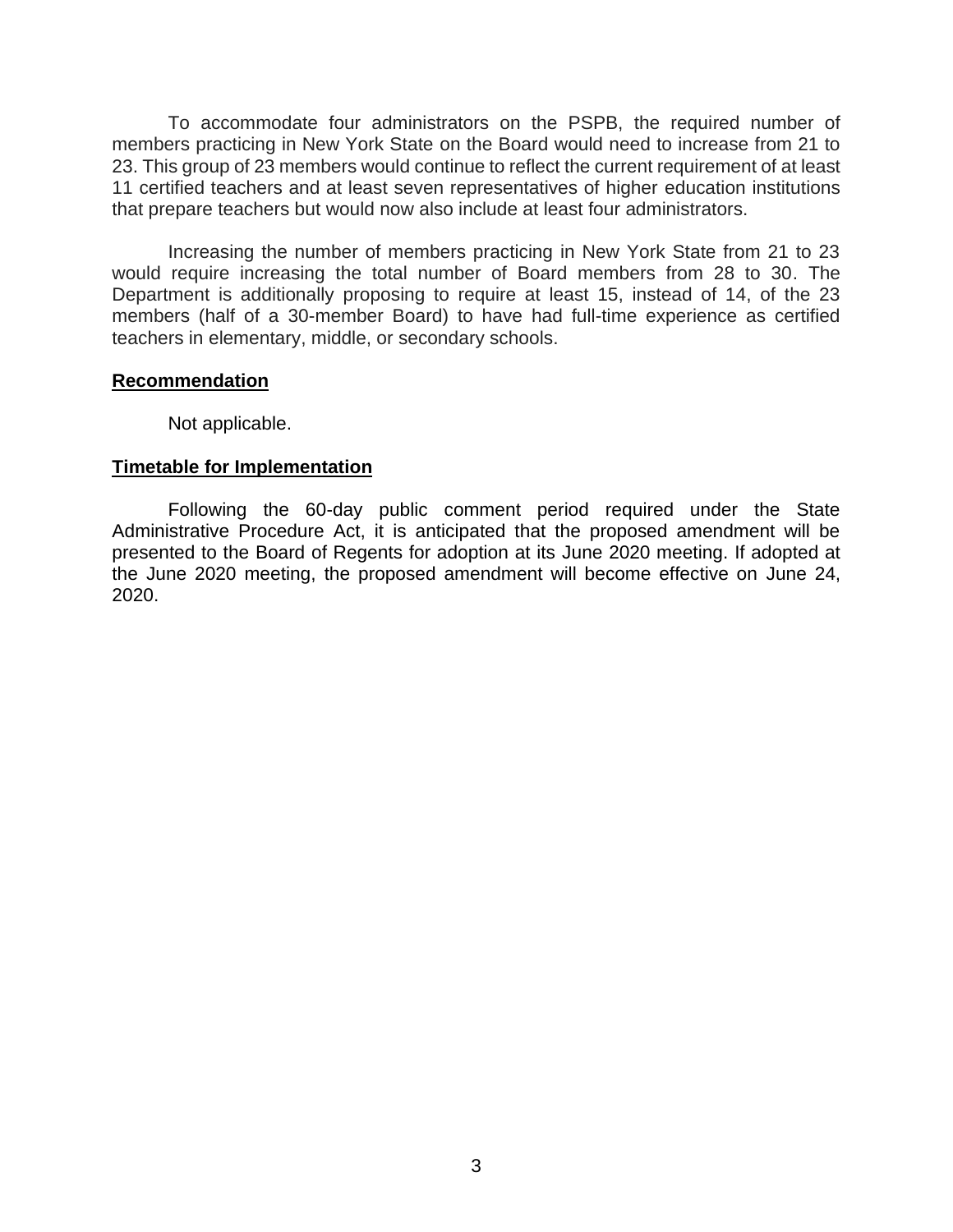#### **Attachment A**

AMENDMENT TO THE REGULATIONS OF THE COMMISSIONER OF EDUCATION Pursuant to sections 207, 305, 3001, 3003, 3004 and 3009 of the Education Law

1. Subdivision (a) of Section 3.14 of the Rules of the Board of Regents shall be amended to read as follows:

(a) The Board of Regents, upon nomination of the Commissioner of Education, shall appoint a State professional standards and practices board for teaching to consist of [28] 30 members. The board shall serve in a consultative and advisory capacity to the Regents and the commissioner on matters pertaining to teacher education, certification and practice and shall carry on such specific duties as are assigned by the Board of Regents and the commissioner. The State professional standards and practices board for teaching shall be the successor board to the teacher education, certification and practice board.

2. Paragraph (1) of subdivision (h) of Section 3.14 of the Rules of the Board of Regents shall be amended to read as follows:

(h)(1) Twenty-[one]three members of the board shall be educators practicing in the State, meaning: certified teachers, school building or district administrators serving in schools in New York State; or faculty engaged in preparing teachers (including liberal arts and sciences faculty) in higher education institutions in New York State that prepare teachers; or presidents or chief academic officers of higher education institutions in New York State that prepare teachers. Of these [21] 23 educators practicing in the State, at least 11 shall be practicing, certified teachers in elementary, middle or secondary schools; at least four shall be practicing, certified school building or district

4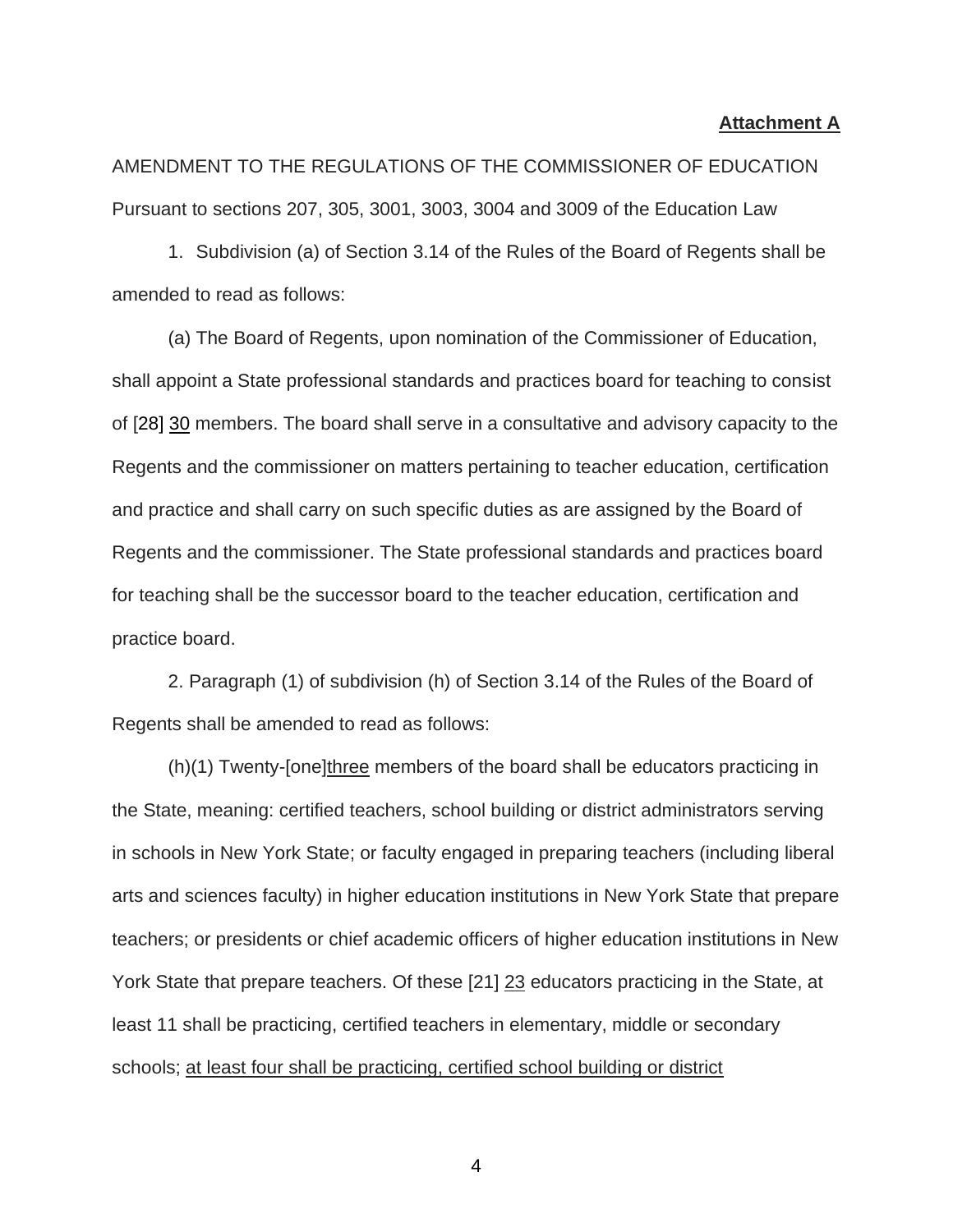administrators in schools or districts; and at least seven shall be representatives of higher education institutions that prepare teachers, including at least one president or chief academic officer; provided that at least  $[14]$   $15$  of the  $[21]$   $23$  educators shall have had full-time experience as certified teachers in elementary, middle or secondary schools.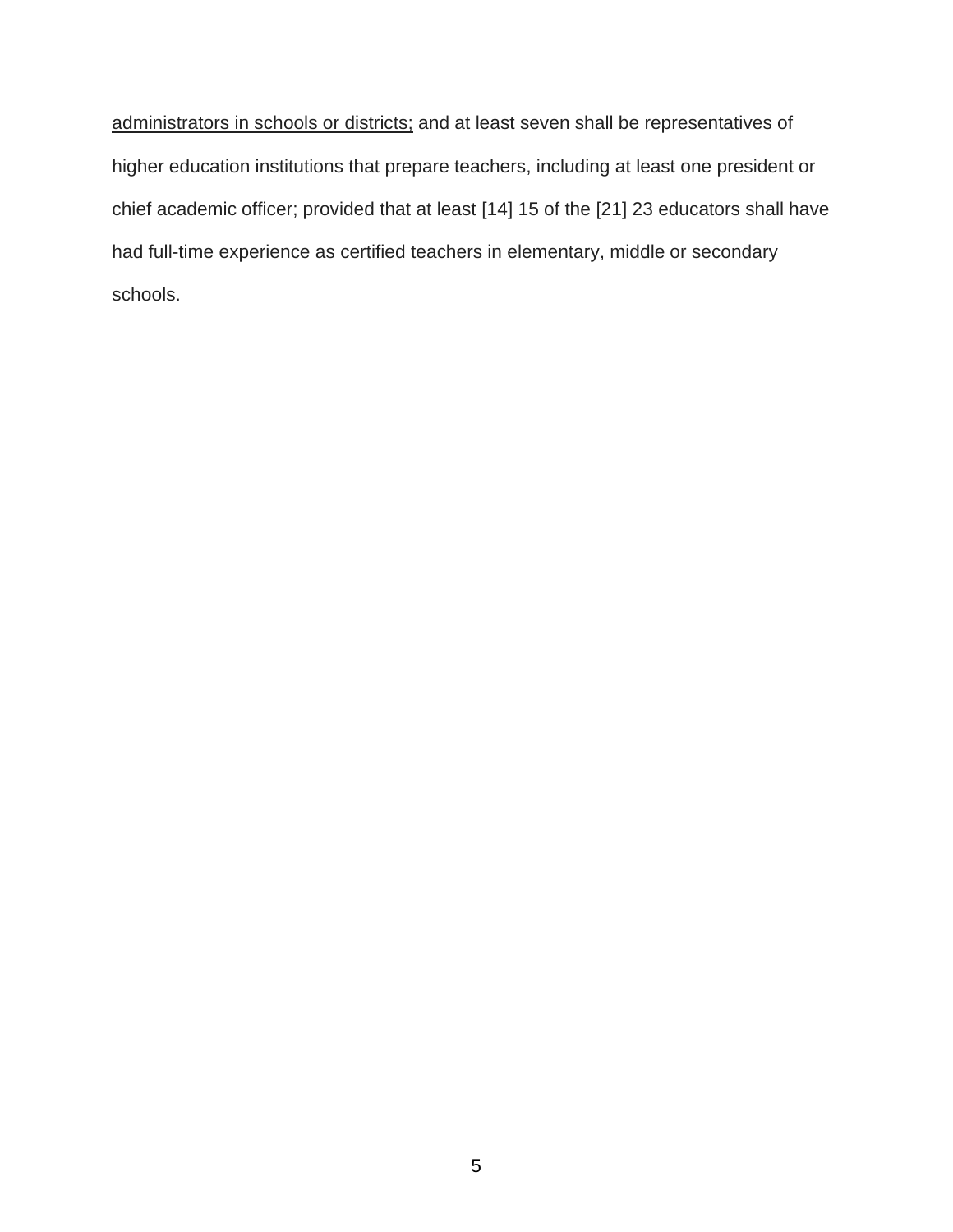**Attachment B**



Professional Standards and Practices Board for Teaching MISSION: To advance and support quality teaching and student learning in New York State through<br>initiating, influencing, and evaluating policy and best practice in the teaching profession

# **New York State Professional Standards and Practices Board for Teaching**

BYLAWS

#### *Article 1 Purpose*

There is need for a professional board composed of educators and public representatives to consider critical issues in teaching and teacher education and to make recommendations to the Board of Regents and the Commissioner of Education. In accordance with this recognized need, a state professional standards and practices board for teaching is established.

Issues to be considered will include, but not be limited to, certification requirements for teachers, leaders, and other school professionals; cases related to incomplete professional development transcripts; granting of waivers and substitutions for certification requirements in special circumstances; moral character cases; accreditation of teacher education programs; criteria and training for conducting annual teacher performance reviews; beginning teacher mentoring programs; a code of ethics for teachers; teacher recruitment and retention in high needs areas and other such matters as are referred to it by the Board of Regents and the Commissioner.

# *Article II*

# *Membership*

SECTION 1. The Board of Regents shall appoint members to serve on the State Professional Standards and Practices Board for Teaching, hereafter referred to as the "Board." The Board of Regents will consider the recommendation of the Commissioner of Education in making the aforementioned appointments.

SECTION 2. The Board shall be composed of thirty-one (31) members as follows:

- At least twenty-four (24)) educators practicing in New York State; of this number,
	- $\circ$  at least sixteen (16) shall have had past full-time experience as certified teachers in elementary, middle, or secondary schools;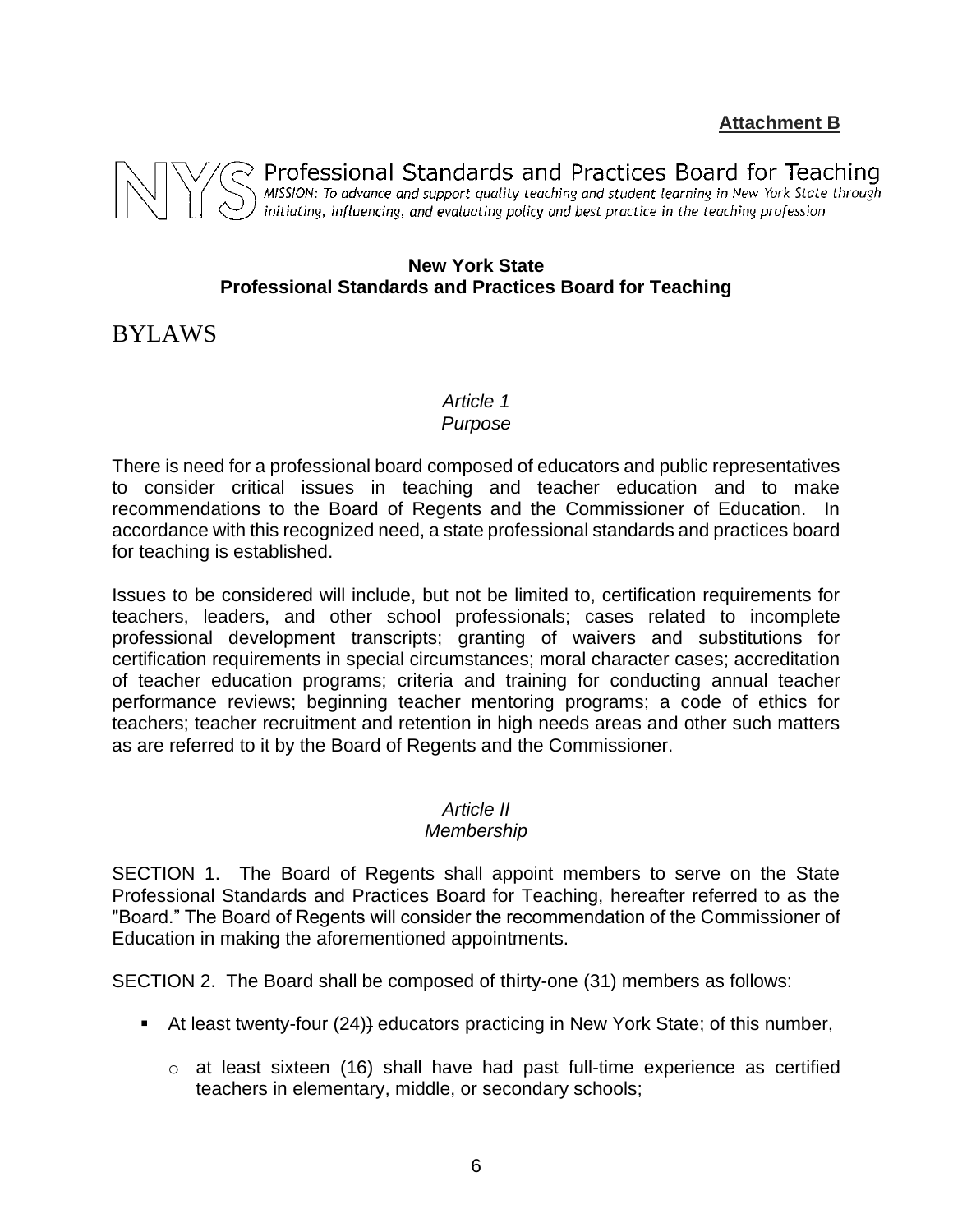- o at least thirteen (13)) shall be practicing, certified teachers in early childhood, elementary, middle, or secondary schools; and
- o at least three (3) shall be practicing or past full-time, certified P-12 administrators; and
- $\circ$  at least eight (8) shall be representatives of 2-4 year postsecondary institutions that prepare teachers, including at least one administrator.
- Six (6) public representatives, including parents, school board members, and community and/or business representatives; and
- One (1) student, matriculated in a teacher education program at a college or university registered in New York State.

SECTION 3. The responsibility of the appointed members shall be to serve the stated purpose of the Board as set forth in Article I.

SECTION 4. Members, except for the student member, shall be appointed to serve a regular term of four years each. The student member shall be appointed to serve a regular term of two years, contingent upon student status.

Members shall serve no more than two terms in succession, except that a member may serve a succeeding third term if at least one of the preceding two terms was less than two years in duration. Members may again serve two terms in succession after a gap in service of at least two years.

SECTION 5. It shall be the duty of the Board to prescribe and implement attendance policies for the membership. Timely accomplishment of the Board's work shall underlie such policies.

# *Article III*

# *Governance*

SECTION 1. The Board of Regents shall appoint co-chairs for terms of two years, one co-chair shall represent higher education and one shall represent P-12. The term shall commence on July 1 and end on June 30 unless otherwise provided for in these bylaws.

SECTION 2. The co-chairs shall:

- **•** preside at meetings of the Board;
- be responsible for the preparation of each meeting agenda in consultation with the Deputy Commissioner of Higher Education or his/her designee and the Secretary to the Professional Standards and Practices Board;
- appoint the co-chairs and members of the Higher Education and Professional Practices subcommittees, pending approval of the full Board, and appoint members to other standing or ad hoc subcommittees as the Board may establish;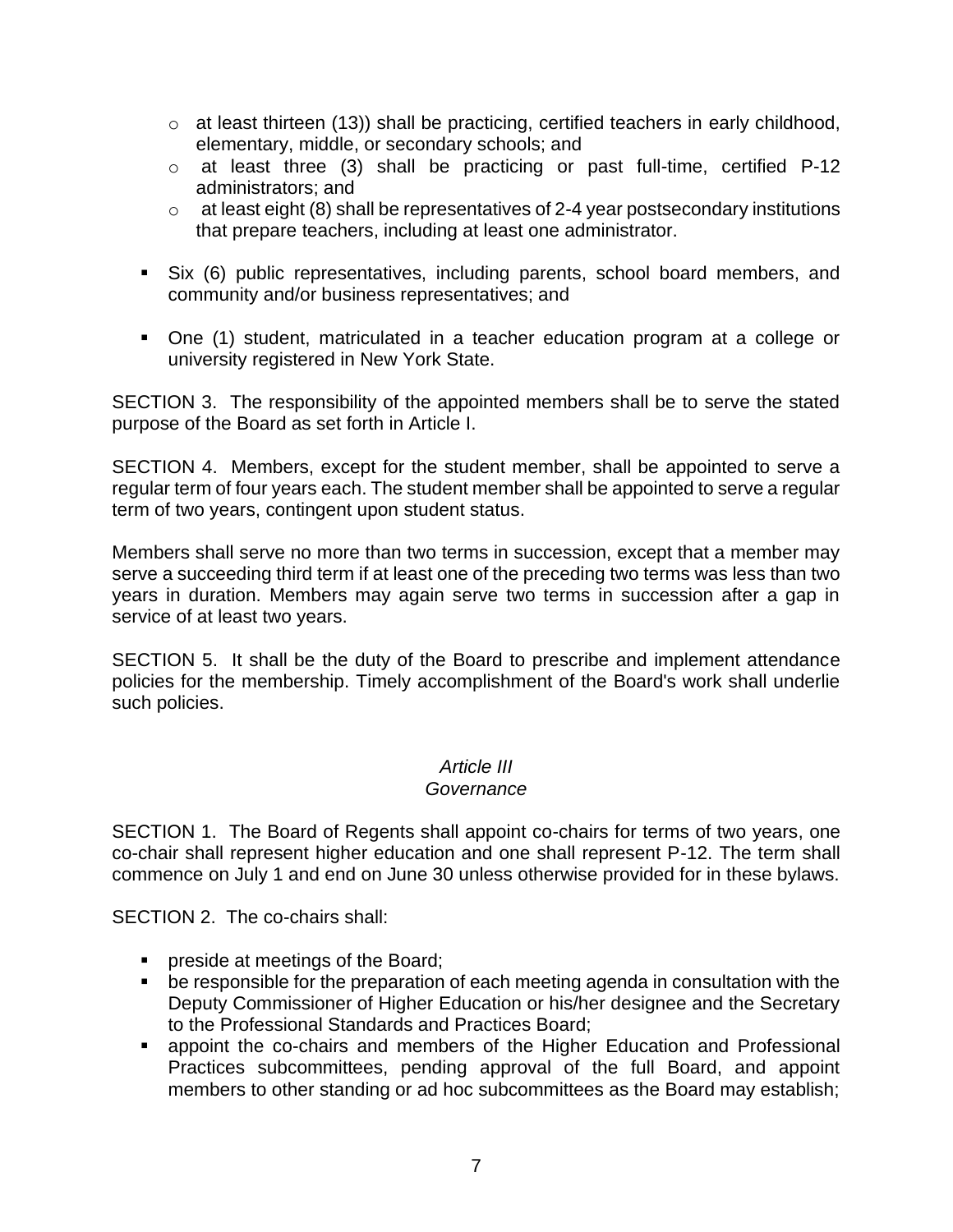- serve as ex-officio, non-voting members on standing subcommittees for Higher Education and for Professional Practices, as well as such other standing or ad hoc subcommittees the Board may establish;
- recognize individuals and representatives of constituent groups who wish to address the Board or from whom the Board seeks to solicit information; and
- establish, with the concurrence of the Board, a time for hearing reports, positions and/or statements from individuals and/or constituencies external to the Board who have requested an opportunity to do so in advance and in writing.

SECTION 3. The Board shall report to the Board of Regents Committee on Higher and Professional Education on a periodic basis or as required by the Committee on Higher and Professional Education, and shall report to the Board of Regents each year. The cochairs of the Board are responsible for reporting to the Board of Regents.

# *Article IV*

# *Subcommittees*

SECTION 1. The Board shall establish standing subcommittees on higher education and professional practices, as prescribed by the Board of Regents, and such other ad hoc and standing committees as it may deem necessary to effect the work of the Board.

SECTION 2. Higher Education subcommittee

- a. Subcommittee members shall be recommended by the Board co-chairs. A subcommittee chair or co-chairs shall be appointed by the Board co-chairs from among the subcommittee members and approved by the full Board.
- b. Subcommittee membership shall be composed of a majority of representatives of higher education institutions in New York State that prepare teachers, and shall number at least twelve (12) voting members. Of these, at least seven (7) members shall be representatives of postsecondary institutions; two (2) members shall be practicing teachers (one of the two teachers shall be a teacher of early childhood and/or elementary school and one teacher shall be a teacher of middle and/or secondary school); one (1) member shall be an administrator in an elementary, middle, and/or secondary school; one (1) member shall be a public representative; and one (1) member shall be a teacher education student representative. The teacher education student representative shall be a voting member of the subcommittee.
- c. Duties of the higher education subcommittee shall include, but not be limited to: issues of recommendations for teacher, leader, and pupil personnel services preparatory program standards; accrediting bodies and procedures; program registration; and certification requirements and relevant regulations.
- d. All subcommittee decisions shall be approved by the full Board.
- e. The subcommittee shall provide the Board with a report of its actions.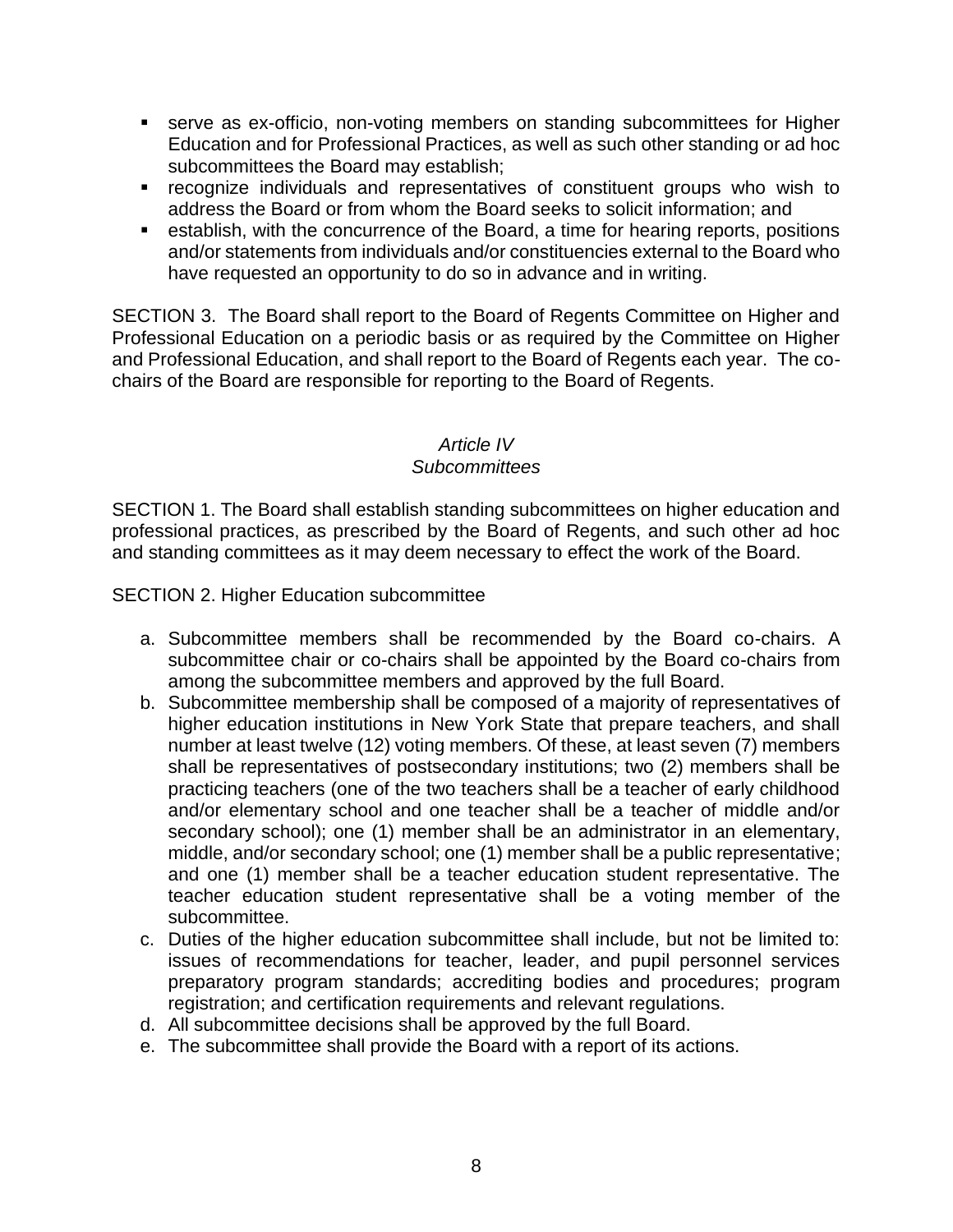### SECTION 3. Professional Practices subcommittee

- a. Subcommittee members shall be recommended by the Board co-chairs. A subcommittee chair or co-chairs shall be appointed by the Board co-chairs from among the subcommittee members and approved by the full Board.
- b. Membership shall be composed of a majority of practicing teachers in elementary, middle or secondary schools and shall number at least twelve (12) members. Of these, at least seven (7) members shall be teachers, two (2) members shall be administrators, one (1) member shall be a representative of an institution that prepares teachers; and two (2) members shall be public representatives. For purposes of voting on moral character cases referred to the subcommittee in accordance with the Regulations of the Commissioner (8NYCRR Part 83), the Board co-chairs may appoint members from the Board at large to act as substitutes for absent members of the subcommittee, providing that the substitute members appointed represent the same categories as the absent members, i.e., teacher, administrator, representative of an institution that prepares teachers, or public representative.
- c. Duties of the Professional Practices subcommittee shall include, but not be limited to recommendations to the Commissioner regarding the disposition of teaching certificates for individuals with incomplete professional development issues; recommendations regarding models for professional development, mentoring, and career ladders; performance review; and other emerging needs impacting educational policy and practices.
- d. The subcommittee will regularly address matters relative to good moral character in teachers. The Professional Practices subcommittee shall meet with appropriate Department staff to review and act upon cases referred to it by the Deputy Commissioner of Higher Education or his/her designee in accordance with the Regulations of the Commissioner (8NYCRR Part 83).

The subcommittee's recommendations on cases shall be reported to the Deputy Commissioner of Higher Education or his/her designee. When the subcommittee concludes by a majority vote that a substantial question of moral character exists, then notification shall be sent to the teacher or applicant by the Commissioner of Education in accordance with 8NYCRR Part 83.3.

- e. All subcommittee decisions shall be approved by the full Board, with the exception of recommendations in individual professional development cases and moral character cases as described in (c) and (d) of this Section.
- f. The subcommittee shall provide the Board with a report of its actions.

SECTION 4. The Board may form ad hoc subcommittees, with members to be appointed by the Board co-chairs. Ad hoc subcommittees shall be given due dates for completion of tasks and shall disband on that date.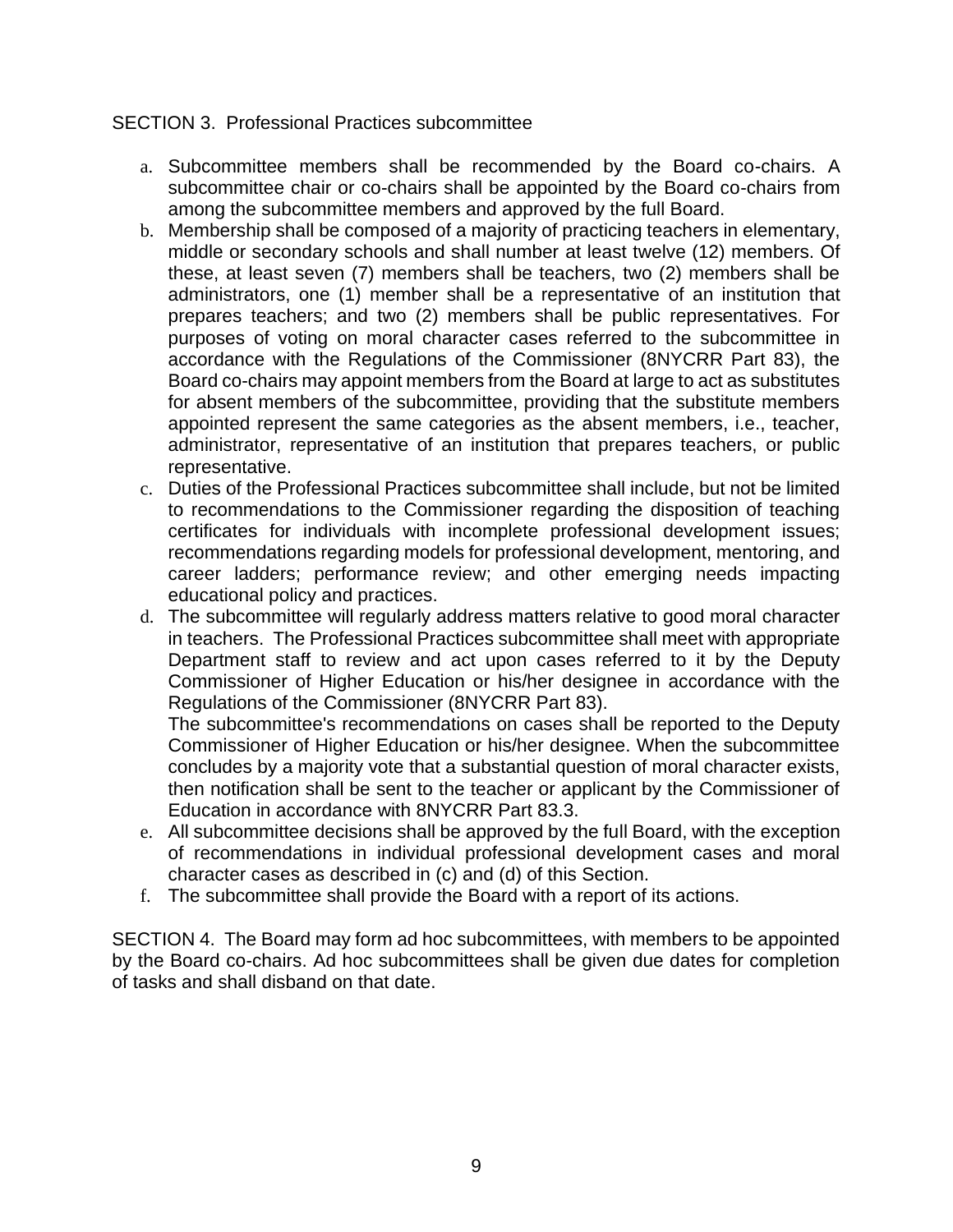#### *Article V Meetings*

SECTION 1. The Board normally shall meet annually six times for one or two consecutive days, two times by videoconference, and for any additional meetings as called by the Board co-chairs.

SECTION 2. The Board shall approve decisions regarding recommendations to the Board of Regents by a majority vote of its membership. The co-chairs have full voting power on all decisions required by the Board. A record of dissenting votes and comments will be placed in the Board minutes.

SECTION 3. Meetings shall include the following elements: call to order; items of information; action items; discussion items; items for inclusion in future meeting agendas; and adjournment.

SECTION 4. Sixteen (16) members of the Board, including at least one teacher, one P-12 administrator, one representative of an institution that prepares teachers, and one public member shall constitute a quorum The members at a Board meeting can approve actions by a majority vote, provided that a quorum is present.

# *Article VI Duties of Staff*

SECTION 1. The Secretary shall:

- Keep minutes of all full Board meetings;
- **Transmit copies of minutes to all Board members at least seven days in advance** of the next Board meeting;
- **•** Transmit copies of approved minutes to the Deputy Commissioner of Higher Education or his/her designee;
- **EXEDEE ADDE EXEDEE IS CONTER 15 Incredence Controller** Circulate agency materials to Board each meeting; and
- Have copies of Board agenda materials available at the time of Board meetings.

# *Article VII Expectations of Members*

Board members are expected to attend at least two-thirds of the meeting days scheduled each year. Members can be excused with prior notification for extenuating circumstances. Three absences in any year from scheduled meetings may be grounds for removal of the member from the Board.